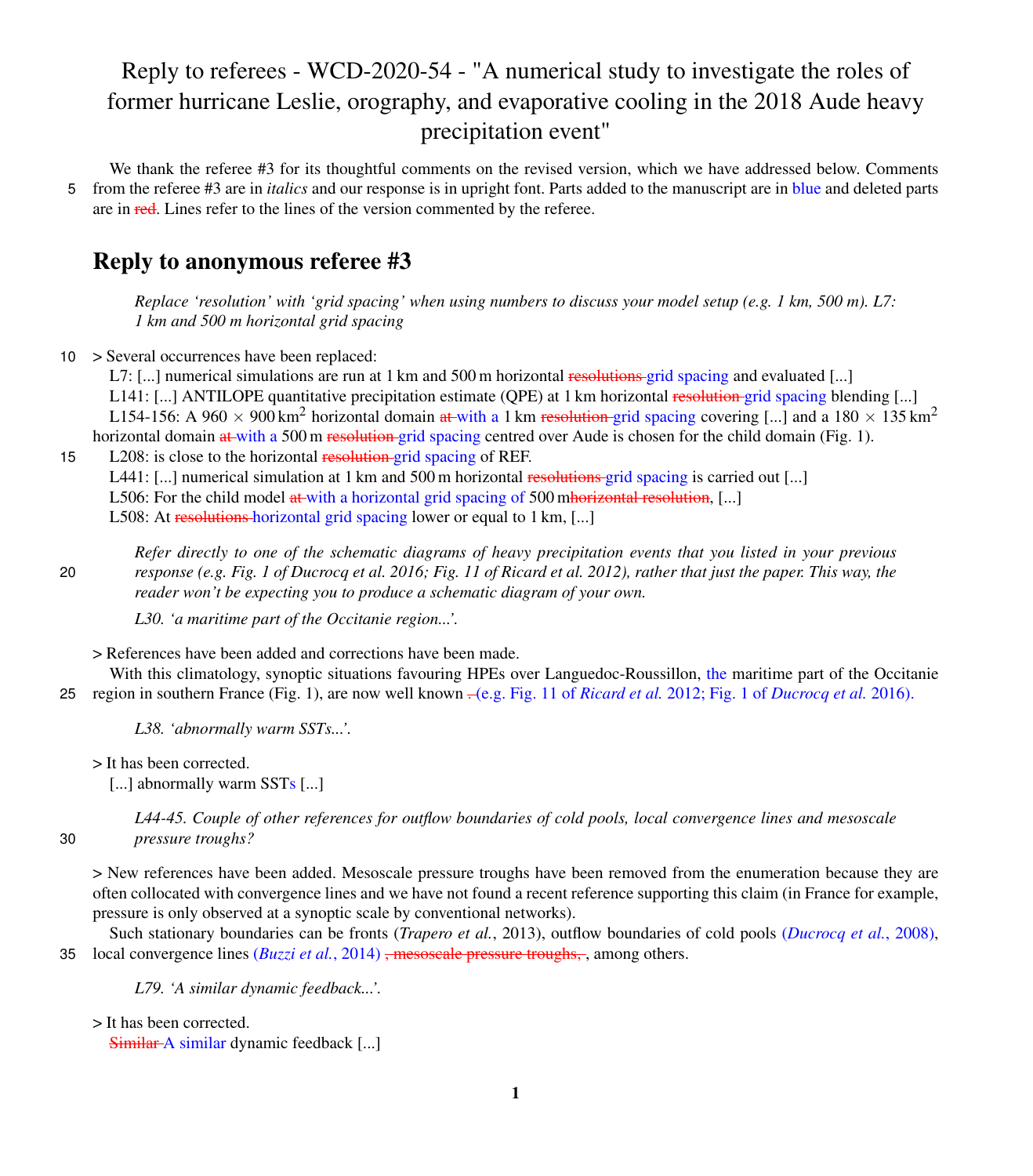*Spell out 'Section' fully, rather than using 'Sect'.*

> It has been corrected.

```
Sect.Section
```
*I can't see the labels "A" and "P" on Figure 5, even though you refer to them in the figure caption.*

5 > White boxes have been added to improve the readability of labels. Also, the dashed line showing CF1's position has been replaced by the standard symbol of a quasi-stationary front.

*L146. Include a couple of references for the sentence on the catastrophic consequences of the rainfall (from the earlier list on L65-66).*

> Two references have been added.

10 [...] because most of the rain fell in 6 to 12 h (*[Préfecture de l'Aude](#page-3-5)*, [2018;](#page-3-5) *[Ayphassorho et al.](#page-3-6)*, [2019\)](#page-3-6).

*L251. Replace 'what' with 'which'.*

> It has been replaced.

This section investigates what which mechanisms supply [...]

*L283. Delete 'brutally'.*

- 15 > It has been deleted.
	- [...] horizontal wind speed **brutally** decreases [...]

*L287. Replace 'increase' with 'increases'.*

> It has been replaced. "Mean" has also been added to be more precise. Their water vapour mixing ratio increase mean water vapour mixing ratio increases through [...]

20 *L293. '...over the sea'.*

> It has been corrected.

[...] over the sea.

*L309. '...local forcing'.*

> It has been corrected.

25  $\left[ \dots \right]$  local forcings  $\left[ \dots \right]$ 

*L310. 'Convection triggered over the sea...'*

> It has been corrected.

Convection triggered over the sea [...]

*L388. Instead of 'south–south-eastern wind', use 'south south-easterly wind'. Do the same for any other instances* 30 *throughout the paper.*

> You're right, all instances have been corrected.

L236: [...] simulates south-eastern instead of eastern south-easterly instead of easterly wind directions in some places. L279: the speed of this south-eastern south-easterly LLJ exceeds

L356: [...] showing that convective cells are aligned with the south-south-eastern south-south-easterly mid-level wind di-35 rection.

L388-389: [...] as they are advected by the south-south-eastern south-easterly mid-level wind , the south-eastern LLJ (Fig. 14a), the south-easterly LLJ (Fig. 14c) supplies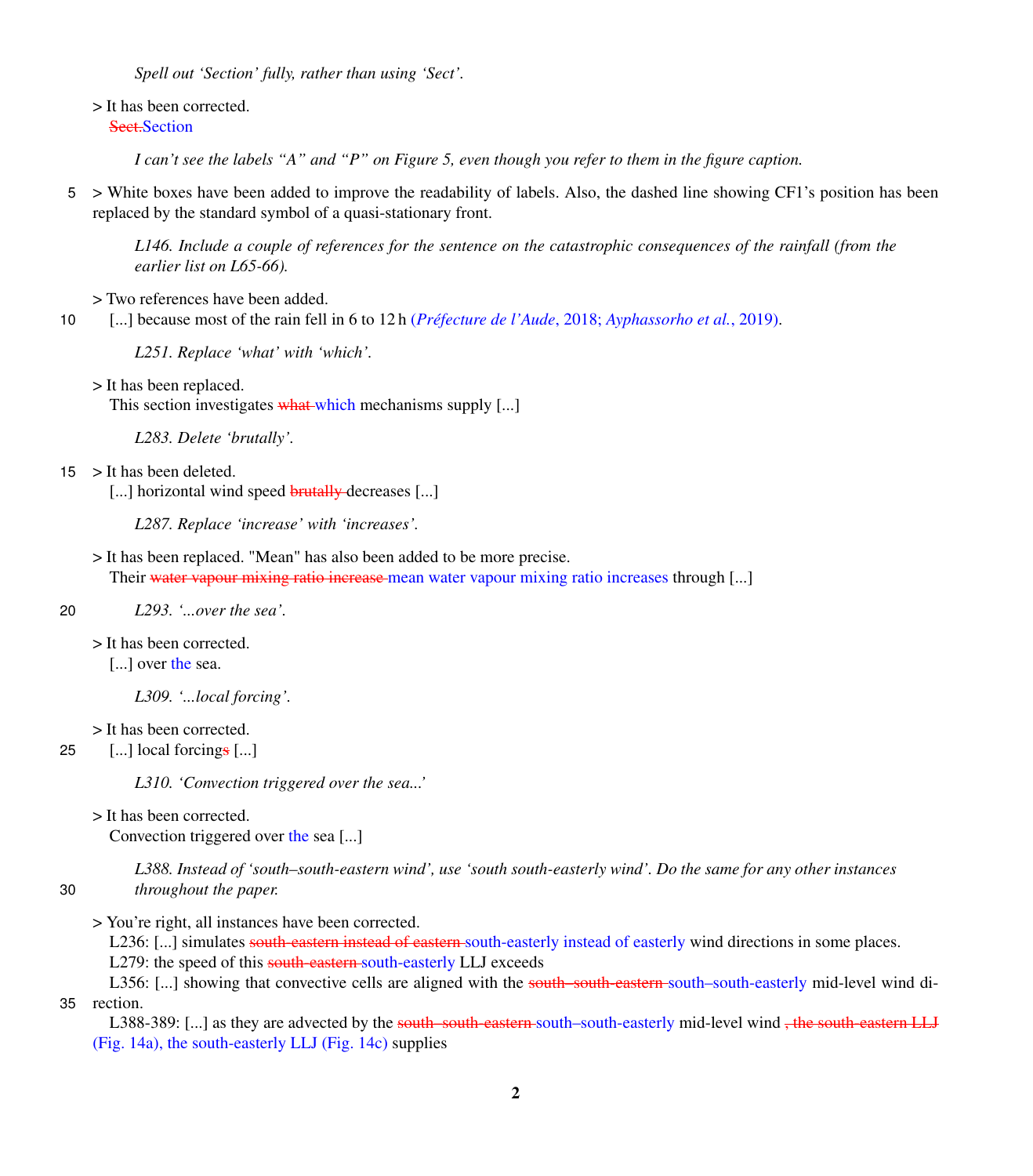*L387-390. The reworked sentence is slightly confusing to read. Can you reword by splitting into two sentences, or changing the order of the points you're making?*

> The sentence has been split and reworded.

Because of the slight directional vertical wind shear simulated in the lower part of the troposphere (see wind direction in 5 Figs. 14a,c), once Once convective cells are on the lee side of the mountain, as they are advected by the south-south-eastern south–south-easterly mid-level wind <del>, the south-eastern LLJ</del> (Fig. 14a), the south-easterly LLJ (Fig. 14c) supplies conditionally unstable air parcels that do not cross the Albera Massif to the cells from their south-eastern flank. Backward trajectories starting from their updraughts (not shown) indicate that the number of low-level moist air parcels that do not cross the Albera Massif found inside the cells increases as they are advected. This supply mechanism slight directional vertical wind shear simulated

10 in the lower part of the troposphere possibly explains the maintenance of the convective cells long after they are formed.

*L395. Reword to avoid starting the sentence with an abbreviation ('REF').*

> The sentence has been reworded.

REF maximum Maximum precipitation over plains is reduced from 338 mm in REF to 310 mm in NOALB, and the maximum in NOALB (332 mm) is shifted over mountains.

15 *L406. Replace 'relief ' with 'peak'.*

> It has been replaced.

[...] of these reliefspeaks, [...]

*L424-425. '...explained by the evaporative cooling being switched off.'*

> It has been corrected.

20 [...] by the evaporative cooling being switched off.

*L434-435. Although you have added a couple of sentences at the end of this section addressing Leslie's role as part of a discussion on future work, you still also have a sentence here where you indicate that Leslie's remnants are involved in the formation of the surface low and cold front (CF2). Did you not mean to remove this sentence?*

> You're right. The sentence has been removed and the first paragraph has been adapted accordingly.

25 The synoptic situation on 14 and 15 October 2018 was favourable to a HPE over Languedoc-Roussillon. The remnants of hurricane Leslie were involved in the formation of a Mediterranean surface low and its associated cold front (CF2). The rapid deepening of thissurface lowrapid deepening of a Mediterranean surface low, extended by a trough over Languedoc-Roussillon, contributed to strengthen a low-level jet (LLJ) over the Mediterranean Sea. Meanwhile, a decaying cold front (CF1) remained quasi-stationary in the middle of the Aude department, west of the trough. The slow movement northwards of the surface 30 low and its associated cold front (CF2) as well as the quasi-stationarity of the trough sustained quasi-stationary atmospheric conditions that continuously supplied conditionally unstable air parcels during several hours over the Aude department.